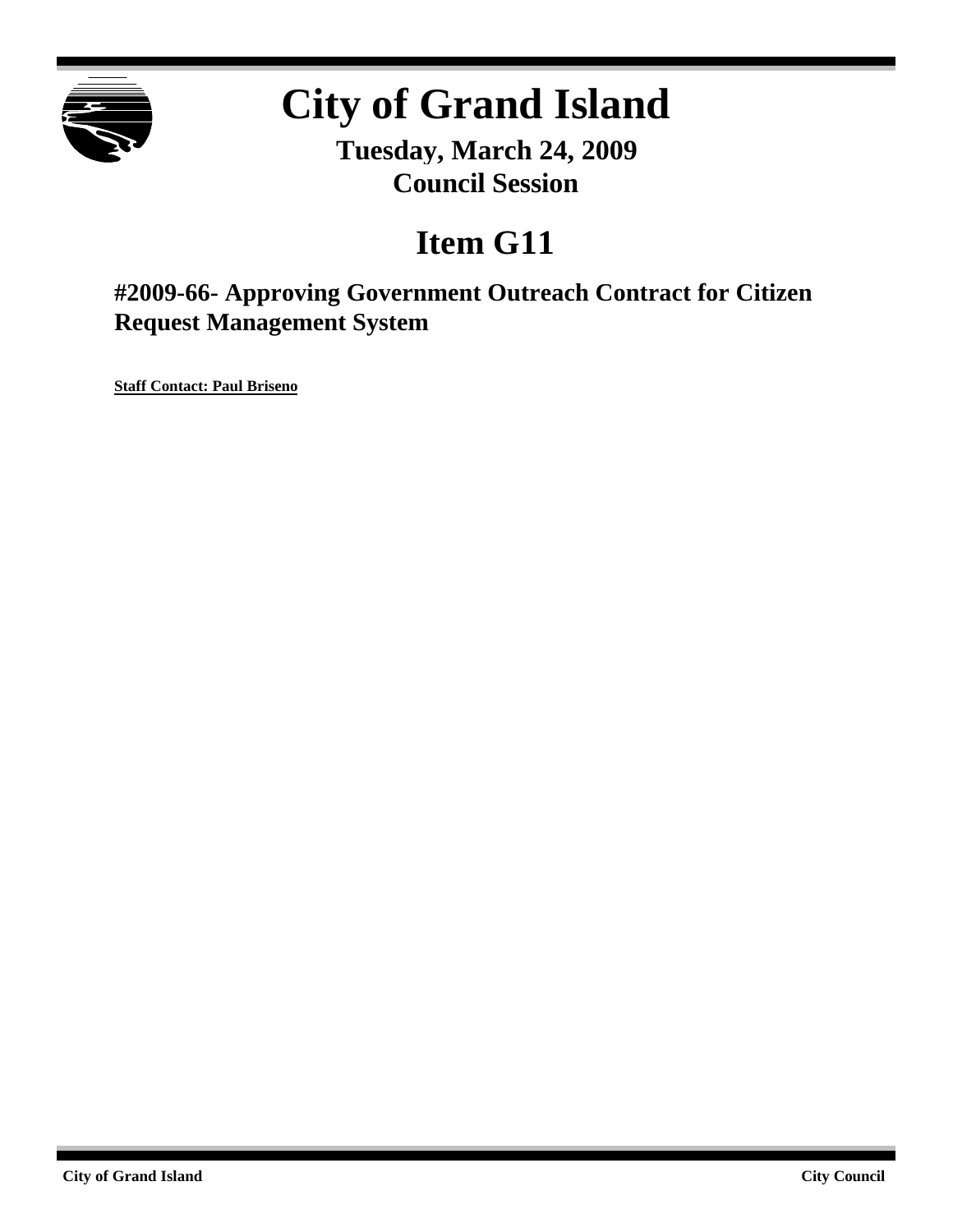## **Council Agenda Memo**

| <b>From:</b>    | Paul M. Briseno, Assistant to the City Administrator                                   |  |  |
|-----------------|----------------------------------------------------------------------------------------|--|--|
| <b>Meeting:</b> | March 24, 2009                                                                         |  |  |
| Subject:        | Approving Government Outreach Contract for Citizen<br><b>Request Management System</b> |  |  |
| Item $\#$ 's:   | $G-11$                                                                                 |  |  |
| $Presenter(s):$ | Paul M. Briseno, Assistant to the City Administrator                                   |  |  |

### **Background**

At the February 10, 2009 City Council meeting a presentation of the website rebuild project was given. The Citizen Request Management System (CRMS) was also presented at that time as an essential part of the project. It was discussed that the CRMS would be contracted out with a third party.

Citizen Request Management System benefits include:

- Dramatically improve service and staff efficiency
- Citizens are able to find immediate answers
- Citizens get rapid response
- Citizens receive regular updates of progress
- Staff are able to answer questions quickly
- Employees can directly enter requests received by phone, email, or in-person
- Information is kept for a comprehensive data retrieval
- Elected officials have a better understanding of the community needs and service priorities

The implementation of a CRMS provides citizens with an easy way to connect with local government and offers a means to improve the effectiveness and efficiency of programs and services. The foundation of the CRMS is to add an important tool to increase citizen engagement and improve customer service. Implementation of this system furthers the commitment that the City Administration has made to utilize technology to increase both efficiency as well as effective communication with all stakeholders.

The Council can view the podcast of CRMS benefits or view the International City/County Managers Association Report of **Customer Service and 311/CRM Technology in Local Governments: Lessons on Connecting with Citizens** by visiting (http://icma.org/main/ns\_search.asp?nsid=3718) the ICMA Website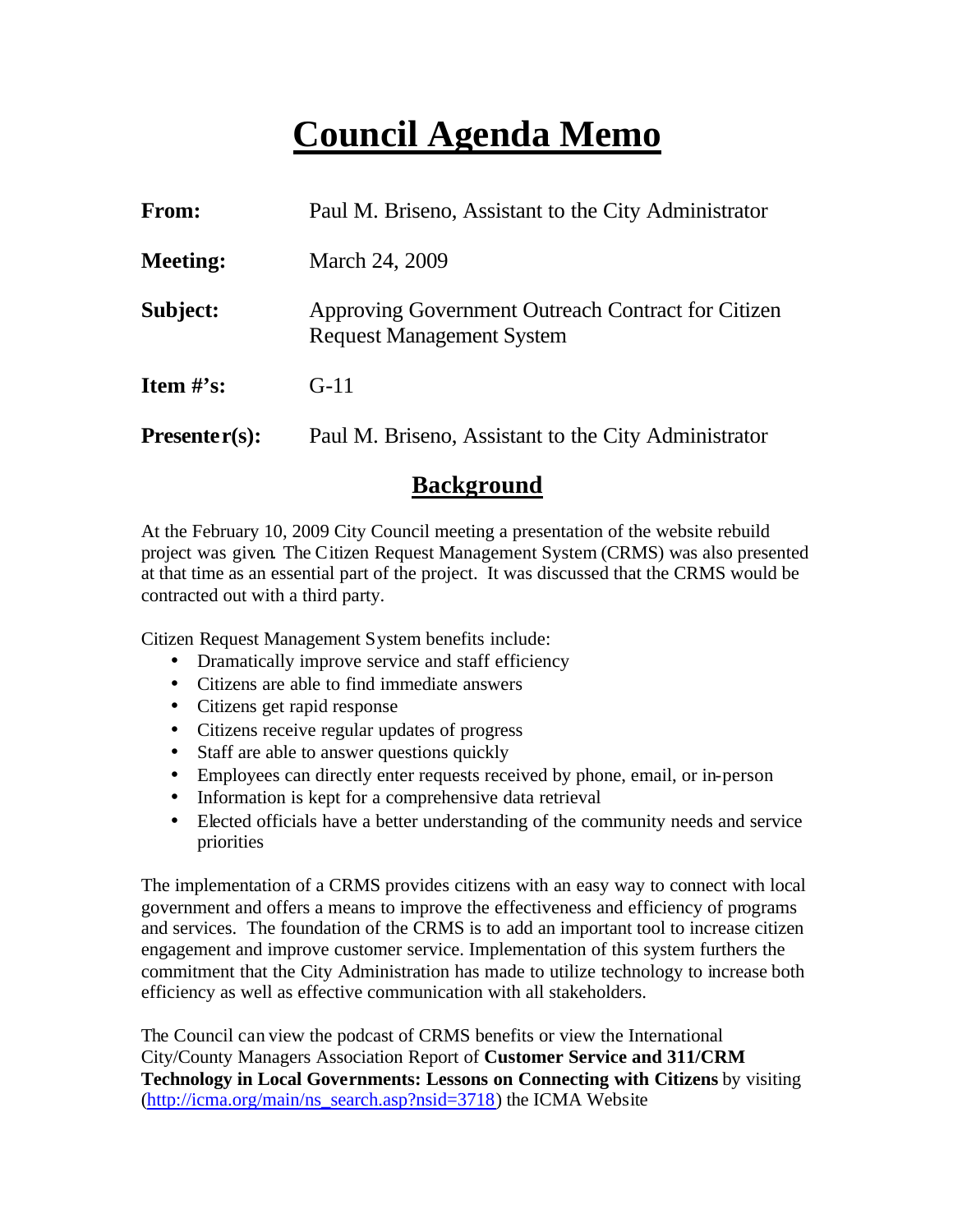## **Discussion**

The Administration Department sent out a request for proposals on January 17, 2009 and five proposals were received on February 5, 2009. The request for proposal was also advertised in the local newspaper. After scoring RFP's and presented information, Administration is recommending a Citizen Request Management Agreement with Government Outreach, of Pleasanton, California to Council for \$5,425. This amount includes implementation and first year subscription costs through September 2009.

If this contract is approved, the City of Grand Island would be Government Outreach's first customer in Nebraska and a 39% discount would be received from the original price of \$8,925. The second year subscription costs are \$5,700 and will be budgeted in the 2009-2010 budget for council approval.

## **Alternatives**

It appears that the Council has the following alternatives concerning the issue at hand. The Council may:

- 1. Move to approve
- 2. Refer the issue to a Committee
- 3. Postpone the issue to future date
- 4. Take no action on the issue

## **Recommendation**

City Administration recommends that Council approve the Citizen Request Management System contract with Government Outreach.

## **Sample Motion**

Make a motion to approve the citizen request management system contract with Government Outreach, of Pleasanton, California in the amount of \$5,425.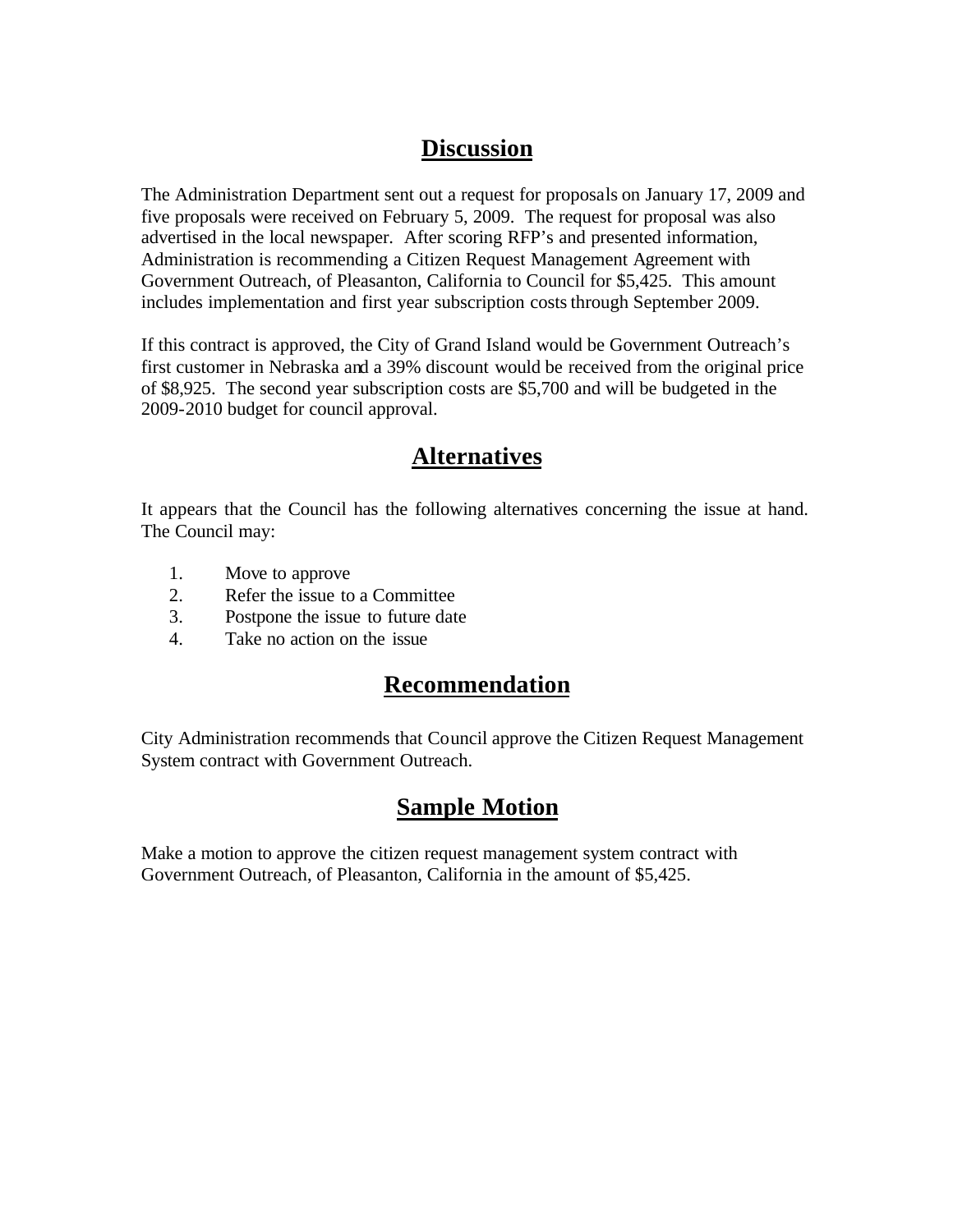#### *Purchasing Division of Legal Department* **INTEROFFICE MEMORANDUM**



Wes Nespor, Purchasing Agent

*Working Together for a Better Tomorrow, Today*

#### **REQUEST FOR PROPOSAL FOR CITIZEN REQUEST MANAGEMENT SYSTEM (CRMS)**

**RFP DUE DATE: February 5, 2009 at 4:00 p.m.**

**DEPARTMENT: Administration**

**PUBLICATION DATE: January 17, 2009**

**NO. POTENTIAL BIDDERS: 5**

#### **SUMMARY OF PROPOSALS RECEIVED**

**Active Network Government Outreach GovPartner Lincoln, NE Pleasanton, CA Cedar Rapids, IA**

**WebQA, Inc. Concate, Inc.**

**Woodridge, IL San Francisco, CA**

cc: Paul Briseno, Assist. to the City Administrator Jeff Pederson, City Administrator David Springer, Finance Director Dale Shotkoski, City Attorney Wes Nespor, Purchasing Agent

**P1319**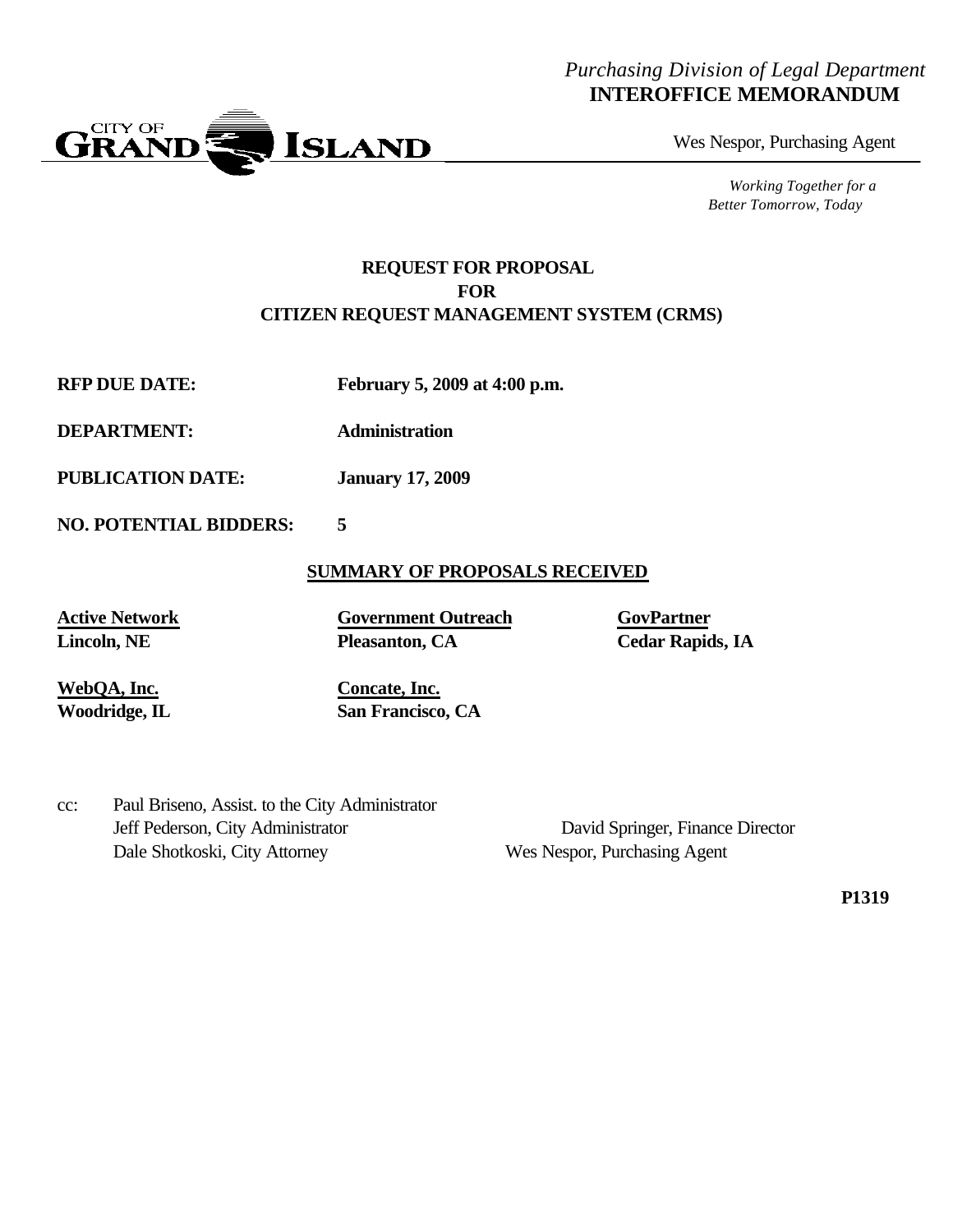#### **Government Outreach Order Form**

Government Outreach will provide a subscription service to the "Government Outreach Software Service" – a customer support tracking software system maintained by Government Outreach and housed on a computer server procured by Government Outreach for this purpose. Government Outreach shall provide Customer access to this service via the internet. Government Outreach is not responsible for maintaining Customer's internet connection to the hosted service.

The Software requires information from the customer for setup and configuration as well as participation from the customer in assisting and providing data to Government Outreach for the setup and configuration of the software.

Government Outreach will provide the following items with the Software Service.

**Project Management** – Government Outreach will provide Project Management, specifically the development of a project plan with identified Customer employees to ensure the many facets of deploying the Government Outreach CRM Software Service are done in a timely and coordinated fashion. Customer will make appropriate staff available to Government Outreach for the purposes of obtaining the necessary information and data required to setup and configure the system.

**Communications Program** – Government Outreach will develop a customized Communications Plan that introduces the customer service program to residents and staff via local media and Customer's internal communications tools. Along with the plan, Government Outreach will provide related written materials, including sample news releases, newsletter articles, emails, kiosk flyers, and ideas for cable television promotional spots. Government Outreach will also devise a media outreach strategy, and draft materials that help you interest the media in the customer service success story.

**Training** – Government Outreach will provide 2 types of training. 1) for users of the system that process service requests and 2) for users that are identified as administrators. Training will be given on site for up to 2 days.

**Reports and Printing** – Government Outreach will develop up to 5 additional customized reports in addition to the standard reports available.

**Integration with Customer's system** – Government Outreach has a web services interface that can "push" CRM data to a matching named web service provided by customer and made available through the internet to Government Outreach servers. The web service can push citizen contact information as well as description information about the complaint to the customer web service. Customer will be responsible for extracting data from the web service and inserting data into other Customer data systems. Government Outreach will work with Customer to determine what data from the CRM system should be pushed through the web service. Up to 10 hours is provided for implementation of the interface by Government Outreach personnel. Additional time will be billed at \$150 per hour. It is expected that implementation will be contained within the 10 hours provided.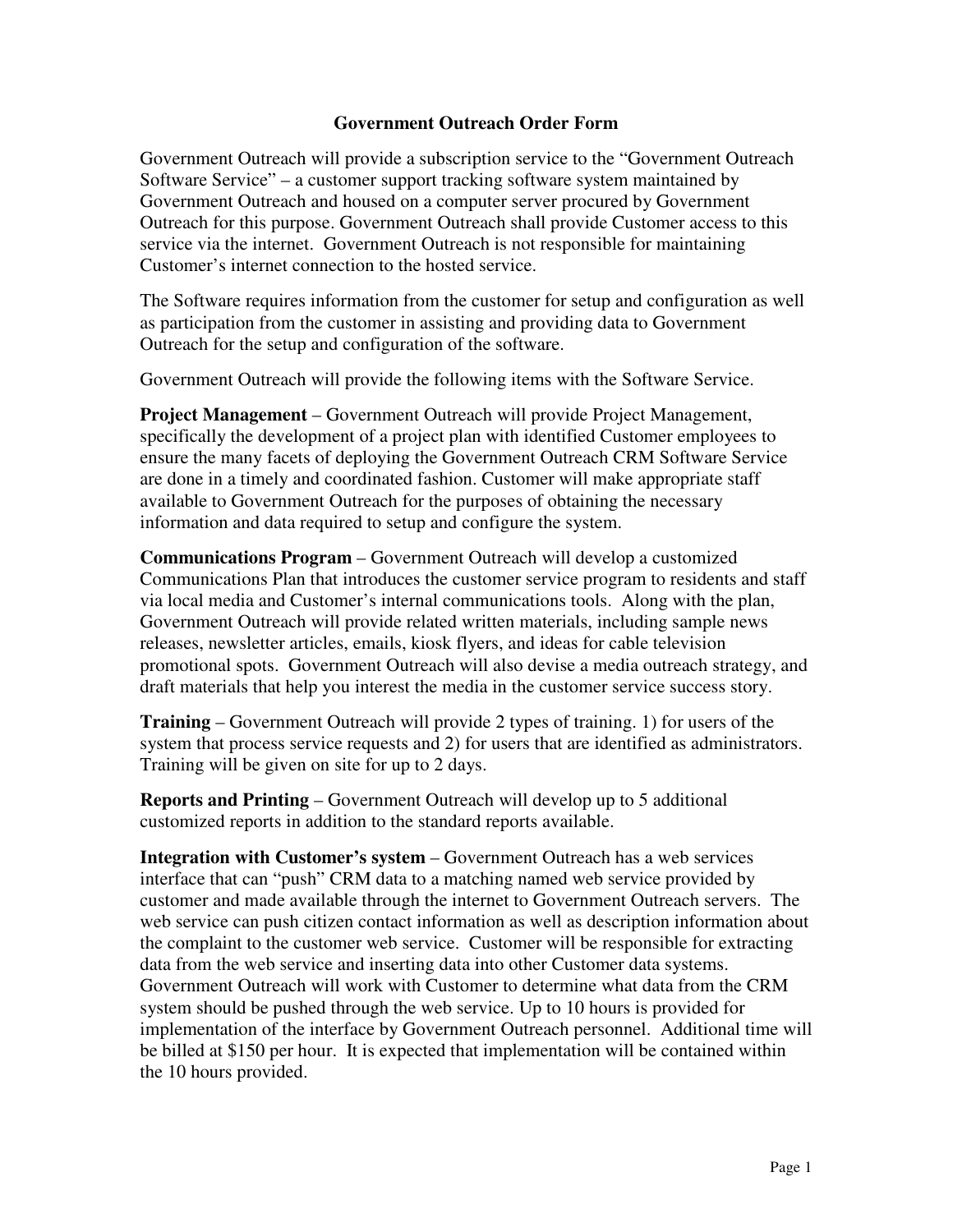**Fees** – The fees are distributed over two budget cycles. Government Outreach's fees for the first year are Not to Exceed \$5,425 and the fees for the second year are Not to Exceed \$5,700. The fees include one-time implementation costs plus an annual subscription of the GORequest CRM Software Service.

First year implementation fees are as follows:

| <b>Total Setup</b>      | \$7,500 |
|-------------------------|---------|
| Web Service Interface   | \$3,500 |
| <b>GOR</b> equest Setup | \$4,000 |

First year (July thru September 2009) subscription costs are as follows:

| <b>Total Subscription</b>    | \$1,425 |
|------------------------------|---------|
| Web Service Interface:       | \$225   |
| GOR equest subscription fees | \$1,200 |

The total for the first year is \$8,925; however, Government Outreach will provide a discount of \$3,500 bringing the first year total to \$5,425.

Second year (October 2009 thru September 2010) subscription costs are as follows:

| <b>Total Subscription</b>    | \$5,700 |
|------------------------------|---------|
| Web Services Interface       | \$900   |
| GOR equest subscription fees | \$4,800 |

Additional services performed by Government Outreach not included in this agreement, will be billed at a time and expense basis. Additional services performed by Government Outreach must be approved and in writing by Customer prior to commencement of such work.

**Schedule of Payments –** Government Outreach will invoice Customer based upon the following schedule:

50% of first-year implementation costs at the commencement of the project 50% of first year implementation cost and the first year subscription costs upon completion of training

Subscription fees will begin on July 1, 2009. In the event that the City is ready to launch the system prior to this date, Government Outreach will waive any additional subscription fees for the first year. The second year subscription fees begin October 1, 2009 and run through September 30, 2010. Subscription fees are always paid in advance and are billed annually prior to the expiration of the previous subscription period.

\_\_\_\_\_\_\_\_\_\_\_\_\_\_\_\_\_\_\_\_\_\_\_ \_\_\_\_\_\_\_\_\_\_\_\_\_\_\_\_\_\_\_\_\_\_\_

| Bv: |  |  |  |
|-----|--|--|--|

Title: The contract of the contract of the contract of the contract of the contract of the contract of the contract of the contract of the contract of the contract of the contract of the contract of the contract of the con

By: Kendall Smith

Date: \_\_\_\_\_\_\_\_\_\_\_\_\_\_\_\_\_\_\_ Date: \_\_\_\_\_\_\_\_\_\_\_\_\_\_\_\_\_\_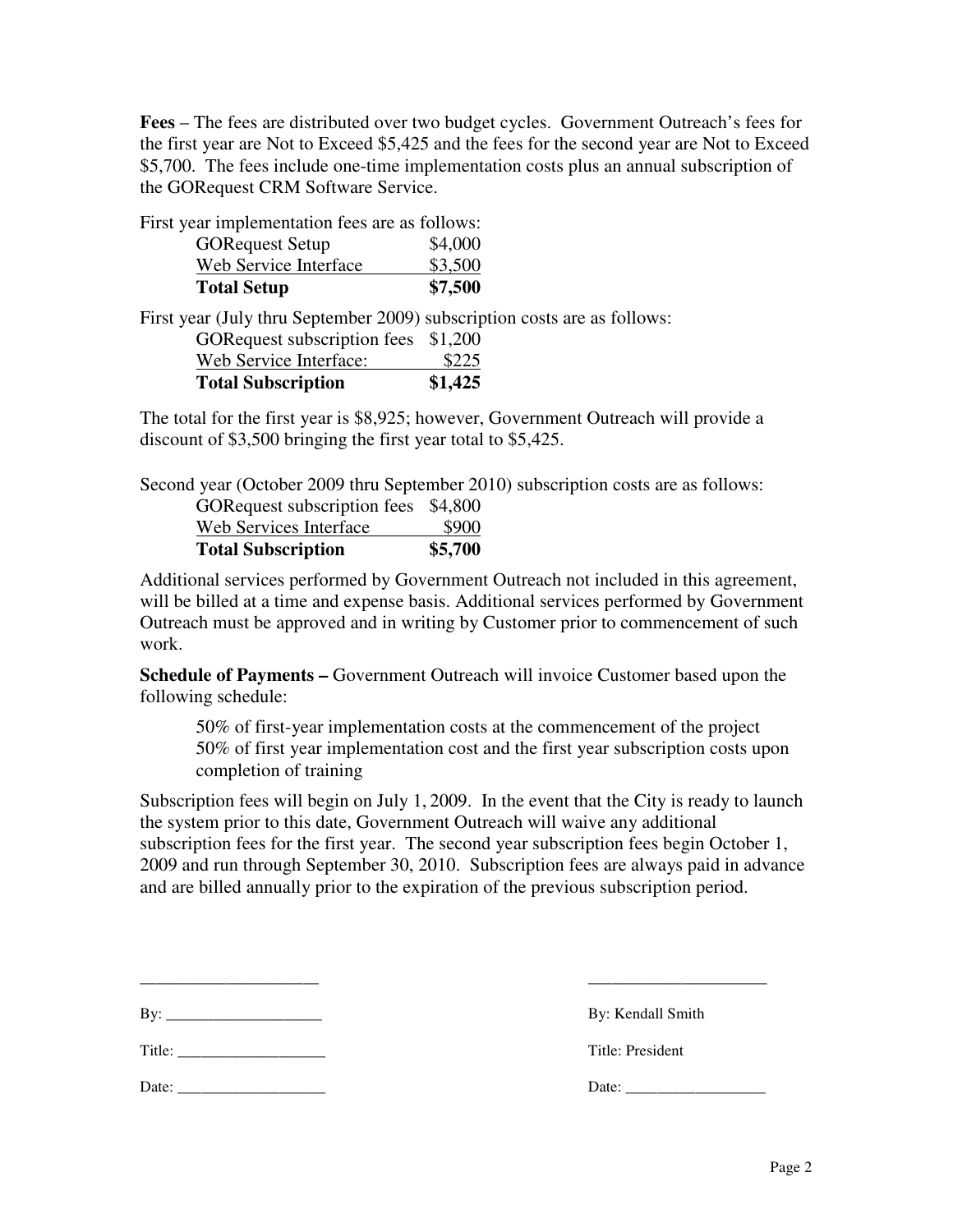#### **GOVERNMENT OUTREACH SUBSCRIPTION AGREEMENT**

**1. License Grants.** Subject to the terms and conditions of this Agreement, Government Outreach grants to Customer during the Term of this Agreement the nontransferable, nonexclusive worldwide right to permit Users to (a) use the Government Outreach Service, (b) print and display the Content, and (c) use the Government Outreach Materials solely in connection with the Government Outreach Service, all solely for Customer's own internal business operations, provided such operations shall not include commercial timesharing, rental, outsourcing or service bureau use. The rights granted to Customer in this Agreement are subject to all of the following agreements and restrictions: (i) Customer shall not license, sell, rent, lease, transfer, assign, distribute, display, host, outsource, disclose or otherwise commercially exploit or make the Government Outreach Service or the Government Outreach Materials available to any third party other than the authorized Users of Customer, the citizens of Customer and contractors for Customer; (ii) Customer shall not modify, make derivative works of, disassemble, reverse compile, or reverse engineer any part of the Government Outreach Service or Government Outreach Materials or access the Government Outreach Service or Government Outreach Materials in order to build a similar or competitive product or service; (iii) Customer shall not disclose any review of the Government Outreach Software or Government Outreach Service, including but not limited to the results of any performance tests, to any third party without Government Outreach's prior written approval except where required by the Public Records Act; (iv) Customer acknowledges and agrees that Government Outreach or its Third Party Providers shall own all right, title and interest in and to all intellectual property rights (including all unpatented inventions, patent applications, patents, design rights, copyrights, trademarks, service marks, trade names, know-how and other trade secret rights, and all other intellectual property rights, derivatives or improvements thereof) in the Government Outreach Service and the Government Outreach Materials and any suggestions, enhancement requests, feedback, recommendations or other information provided by Customer or any other party relating to the Government Outreach Service or the Government Outreach Materials; (v) Customer does not acquire any rights in the Government Outreach Service or Government Outreach Materials, express or implied, other than those expressly granted in this Agreement and all rights not expressly granted to Customer are reserved by Government Outreach; and (vi) this Agreement is not a sale and does not convey any rights of ownership in or related to the Government Outreach Service or Government Outreach Materials to Customer.

**2. Licenses from Customer.** Subject to the terms and conditions of this Agreement, Customer grants to Government Outreach and its Third Party Providers the non-exclusive, worldwide right to use, copy, transmit and display (a) Customer Data solely to the extent necessary to provide the Government Outreach Service and Government Outreach Materials to Customer, and (b) any trademarks that Customer provides Government Outreach for the purpose of including them in Customer's user interface of the Government Outreach Service ("Customer Trademarks"). Customer shall have sole responsibility for the accuracy, quality, integrity, legality, reliability, appropriateness and copyright of all Customer Data and information regarding Customer and Customer's Users.

**3. Third Party Providers.** All materials and services provided through the Government Outreach Service, as well as any Government Outreach Materials, including but not limited to information, documents, products, logos, graphics, sounds, images, software, and consulting, training or technical support services are provided either by Government Outreach or by its respective third party manufacturers, authors, developers, vendors, and service providers ("Third Party Providers") and are the copyrighted work of Government Outreach and/or its Third Party Providers. Except where expressly provided otherwise by Government Outreach, nothing in the Government Outreach Service, the Government Outreach Materials, or the Agreement shall be construed to confer any license to any of Government Outreach's or any Third Party Provider's intellectual property rights, whether by estoppel, implication, or otherwise. Government Outreach reserves the right to subcontract any or all services provided hereunder to third parties.

**4. Term and Termination.** Except as otherwise provided in an Order Form, this Agreement becomes effective on the date the Agreement is accepted and continues until termination in accordance with this section 4. In the event of any breach of this Agreement by either party, other than Customer's failure to make payment as set forth herein, the non-breaching party shall have the right to terminate this Agreement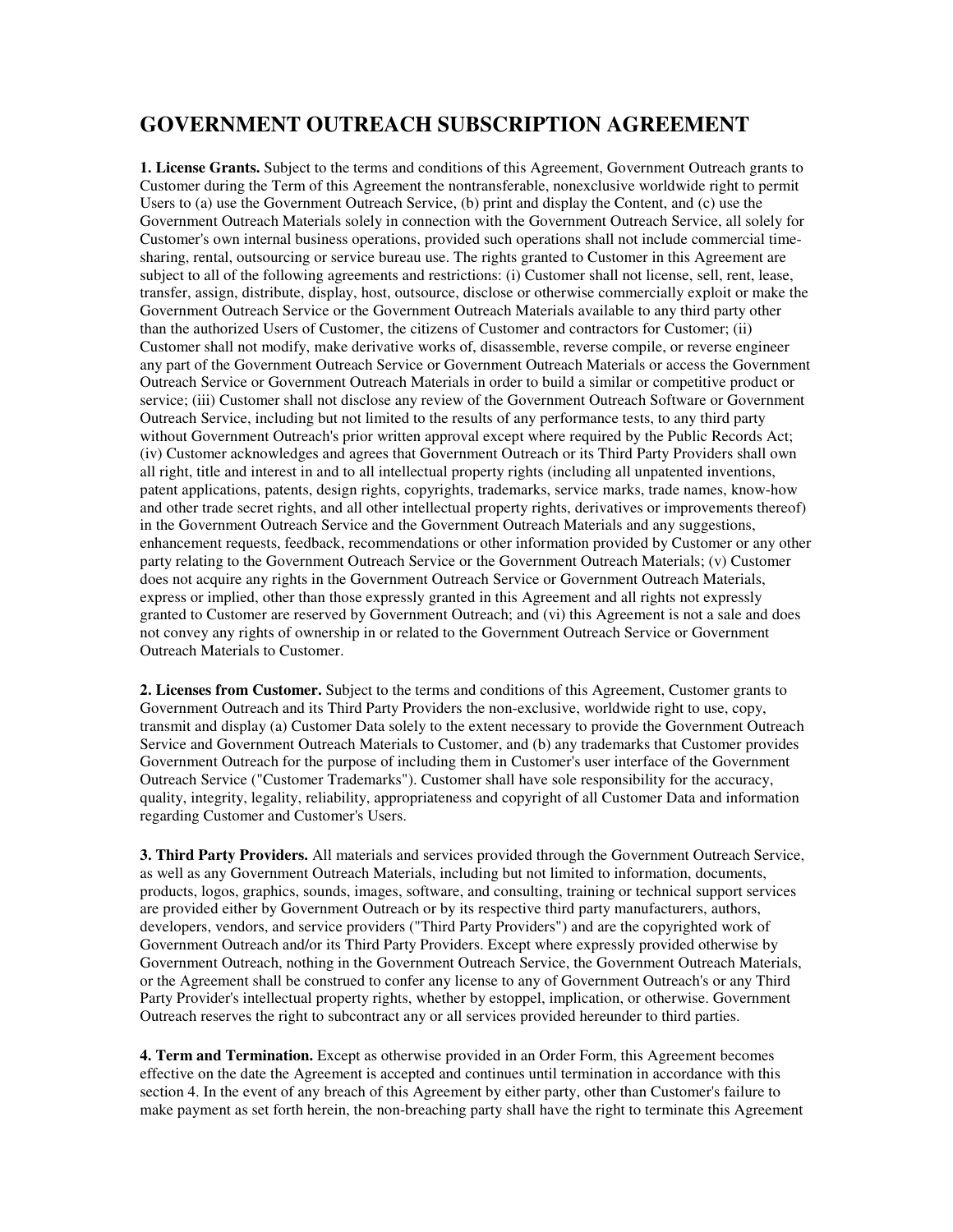for cause if such breach has not been cured within 30 days of written notice from the non-breaching party specifying the breach in detail and, if Government Outreach is the non-breaching party, Government Outreach may terminate Customer's password, account, access to or use of the Government Outreach Service. Notwithstanding the foregoing, Government Outreach reserves the right, in its discretion, to suspend or terminate this Agreement or Customer's password, account, access to or use of to the Government Outreach Service if any payment on Customer's account becomes 30 days past due. Upon termination of this Agreement for any reason, Customer's right to access or use Customer Data through the Government Outreach Service immediately ceases. At Customer's request upon termination of this Agreement, provided Customer is not in breach of the Agreement, Government Outreach will make available to Customer a file of the Customer Data then in its possession. After a period of 60 days after such termination, Government Outreach shall have the right to delete the Customer Data without obligation to maintain or forward any Customer Data. Customer agrees that the license to Customer Data shall survive termination of this Agreement to the extent necessary for Government Outreach to retain Customer Data as set forth herein. Government Outreach reserves the right to withhold, remove and/or discard Customer Data immediately upon notice to Customer in the event of any breach of this Agreement by Customer, including, without limitation, non-payment. Customer can backup or extract Customer Data at any time by using the Government Outreach tools or requesting a backup of Customer Data from Government Outreach provided Customer is not in breach of the Agreement.

**5. Representations & Warranties.** Each party represents and warrants that it has the power and authority to enter into this Agreement. Government Outreach represents and warrants that (a) it will provide the Government Outreach Service in a manner consistent with generally accepted industry standards, (b) the Government Outreach Service will perform substantially in accordance with its online documentation under normal use and circumstances, and (c) the Services will be performed in a manner consistent with generally accepted industry standards.

**6. Disclaimer of Warranties.** EXCEPT FOR THE EXPRESS WARRANTIES SET FORTH IN SECTION 5 ABOVE, GOVERNMENT OUTREACH AND ITS THIRD PARTY PROVIDERS HEREBY DISCLAIM ALL EXPRESS OR IMPLIED REPRESENTATIONS, WARRANTIES, GUARANTIES, AND CONDITIONS WITH REGARD TO THE GOVERNMENT OUTREACH SERVICE, THE GOVERNMENT OUTREACH MATERIALS, AND THE SERVICES INCLUDING BUT NOT LIMITED TO ANY IMPLIED REPRESENTATIONS, WARRANTIES, GUARANTIES, AND CONDITIONS OF MERCHANTABILITY, FITNESS FOR A PARTICULAR PURPOSE, TITLE AND NON-INFRINGEMENT, AND QUALITY OF SERVICE, EXCEPT TO THE EXTENT THAT SUCH DISCLAIMERS ARE HELD TO BE LEGALLY INVALID. GOVERNMENT OUTREACH AND ITS THIRD PARTY PROVIDERS MAKE NO REPRESENTATIONS OR WARRANTIES REGARDING THE RELIABILITY, AVAILABILITY, TIMELINESS, QUALITY, SUITABILITY, TRUTH, ACCURACY OR COMPLETENESS OF THE GOVERNMENT OUTREACH SERVICE, THE GOVERNMENT OUTREACH MATERIALS, OR THE SERVICES OR THE RESULTS CUSTOMER MAY OBTAIN BY USING THE GOVERNMENT OUTREACH SERVICE, THE GOVERNMENT OUTREACH MATERIALS, OR THE SERVICES. WITHOUT LIMITING THE GENERALITY OF THE FOREGOING, GOVERNMENT OUTREACH AND ITS THIRD PARTY PROVIDERS DO NOT REPRESENT OR WARRANT THAT (A) THE GOVERNMENT OUTREACH SERVICE OR GOVERNMENT OUTREACH MATERIALS WILL MEET CUSTOMER'S REQUIREMENTS; (B) THE GOVERNMENT OUTREACH SERVICE OR GOVERNMENT OUTREACH MATERIALS WILL OPERATE IN COMBINATION WITH OTHER HARDWARE, SOFTWARE, SYSTEMS OR DATA; (C) GOVERNMENT OUTREACH AND ITS THIRD PARTY PROVIDERS WILL BE ABLE TO PREVENT THIRD PARTIES FROM ACCESSING CUSTOMER DATA OR CUSTOMER'S CONFIDENTIAL INFORMATION, (D) THE OPERATION OR USE OF THE GOVERNMENT OUTREACH SERVICE OR GOVERNMENT OUTREACH MATERIALS WILL BE TIMELY, SECURE, UNINTERRUPTED OR ERROR-FREE; (E) ANY ERRORS WILL BE CORRECTED; (F) ANY STORED CUSTOMER DATA WILL BE ACCURATE OR RELIABLE, (G) THE QUALITY OF ANY PRODUCTS, SERVICES, INFORMATION, OR OTHER MATERIAL CUSTOMER PURCHASES OR OBTAINS THROUGH THE GOVERNMENT OUTREACH SERVICE WILL MEET CUSTOMER'S REQUIREMENTS; OR (H) THE GOVERNMENT OUTREACH SERVICE, GOVERNMENT OUTREACH MATERIALS, OR THE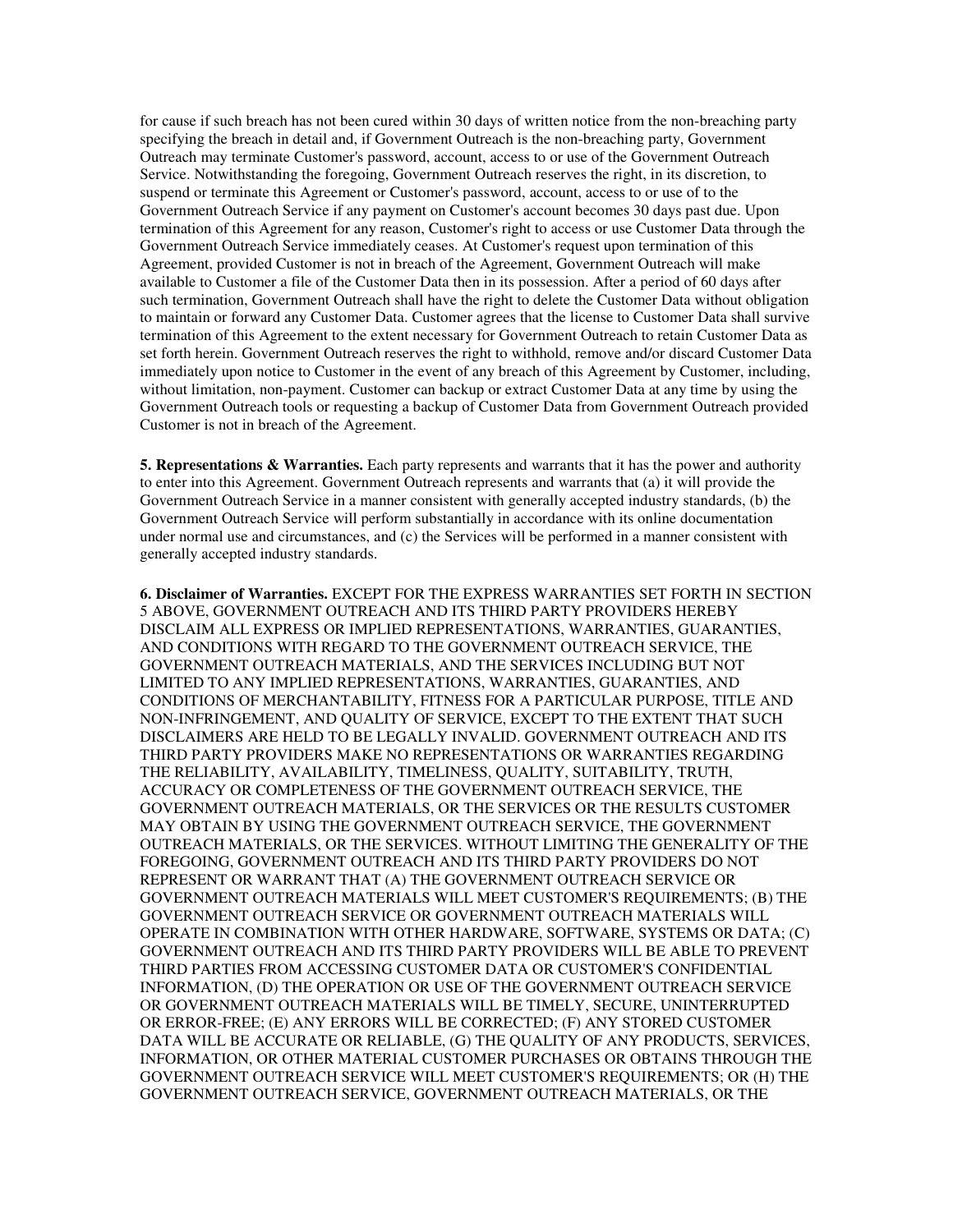SYSTEMS THAT MAKE THE SERVICE AVAILABLE ARE FREE OF VIRUSES OR OTHER HARMFUL COMPONENTS. CUSTOMER ACKNOWLEDGES THAT NEITHER GOVERNMENT OUTREACH NOR ITS THIRD PARTY PROVIDERS CONTROLS THE TRANSFER OF DATA OVER COMMUNICATIONS FACILITIES, INCLUDING THE INTERNET, AND THAT THE GOVERNMENT OUTREACH SERVICE AND GOVERNMENT OUTREACH MATERIALS MAY BE SUBJECT TO LIMITATIONS, DELAYS, AND OTHER PROBLEMS INHERENT IN THE USE OF SUCH COMMUNICATIONS FACILITIES. GOVERNMENT OUTREACH IS NOT RESPONSIBLE FOR ANY DELAYS, DELIVERY FAILURES, OR OTHER DAMAGE RESULTING FROM SUCH PROBLEMS. EXCEPT WHERE EXPRESSLY PROVIDED OTHERWISE BY GOVERNMENT OUTREACH, THE GOVERNMENT OUTREACH SERVICE, GOVERNMENT OUTREACH MATERIALS, AND ALL CONTENT, INCLUDING BUT NOT LIMITED TO THE GOVERNMENT OUTREACH SOFTWARE, ARE PROVIDED TO CUSTOMER ON AN "AS IS" BASIS, AND ARE FOR COMMERCIAL USE ONLY. CUSTOMER ASSUMES ALL RESPONSIBILITY FOR DETERMINING WHETHER THE GOVERNMENT OUTREACH SERVICE, GOVERNMENT OUTREACH MATERIALS AND ALL CONTENT IS ACCURATE OR SUFFICIENT FOR CUSTOMER'S PURPOSES.

**7. Limitation of Liability.** IN NO EVENT SHALL THE AGGREGATE LIABILITY OF EITHER PARTY OR THE THIRD PARTY PROVIDERS EXCEED THE TOTAL AMOUNTS ACTUALLY PAID BY AND/OR DUE FROM CUSTOMER IN THE TWELVE (12) MONTH PERIOD IMMEDIATELY PRECEDING THE EVENT GIVING RISE TO SUCH CLAIM. IN NO EVENT SHALL EITHER PARTY OR THE THIRD PARTY PROVIDERS BE LIABLE TO ANYONE FOR ANY INDIRECT, PUNITIVE, SPECIAL, EXEMPLARY, INCIDENTAL, OR CONSEQUENTIAL DAMAGES, OR FOR ANY DAMAGES FOR LOSS OF DATA, REVENUE, PROFITS, USE OR OTHER ECONOMIC ADVANTAGE, ARISING OUT OF, OR IN ANY WAY CONNECTED WITH THIS AGREEMENT, INCLUDING BUT NOT LIMITED TO THE USE OR INABILITY TO USE THE GOVERNMENT OUTREACH SERVICE, OR FOR ANY INTERRUPTION, INACCURACY, ERROR OR OMISSION IN THE GOVERNMENT OUTREACH SERVICE, THE GOVERNMENT OUTREACH MATERIALS, OR THE SERVICES, REGARDLESS OF CAUSE, WHETHER IN AN ACTION IN CONTRACT OR NEGLIGENCE OR OTHER TORTIOUS ACTION, EVEN IF THE PARTY FROM WHICH DAMAGES ARE BEING SOUGHT OR THE THIRD PARTY PROVIDER HAVE BEEN PREVIOUSLY ADVISED OF THE POSSIBILITY OF SUCH DAMAGES. THE LIMITATION OF LIABILITY SET FORTH IN THIS SECTION 7 SHALL NOT APPLY IN THE EVENT OF CUSTOMER'S BREACH OF SECTION 1, TO EITHER PARTY'S INDEMNITY OBLIGATIONS SET FORTH IN SECTION 8 BELOW, OR IN THE EVENT OF EITHER PARTY'S BREACH OF SECTION 9 BELOW. Certain states and/or jurisdictions do not allow the exclusion of implied warranties or limitation of liability for incidental or consequential damages, so the exclusions set forth above may not apply to Customer.

**8. Indemnities.** Customer shall defend and indemnify Government Outreach and its Third Party Providers against any and all claims, costs, damages, losses, liabilities and expenses (including attorneys' fees and costs) finally awarded against Government Outreach and its Third Party Providers by a court of competent jurisdiction arising out of or in connection with a claim by a third party (i) alleging that the Customer Data or the Customer Trademarks, or any use thereof, infringes the rights of, or has caused harm to, a third party, or (ii) arising out of Customer's breach of Section 10; provided that Government Outreach and/or its Third Party Providers (i) promptly give written notice of the claim to Customer; (ii) give Customer sole control of the defense and related settlement negotiations; (iii) provide to Customer, at Customer's request and expense, all available information and assistance necessary to perform Customer's obligations under this paragraph. Government Outreach shall defend and indemnify Customer against any and all claims, costs, damages, losses, liabilities and expenses (including attorneys' fees and costs) finally awarded against Customer by a court of competent jurisdiction arising out of or in connection with a claim by a third party alleging that the Government Outreach Software directly infringes a patent, copyright, or trademark or misappropriates a trade secret of a third party; provided that Customer (i) promptly give written notice of the claim to Government Outreach; (ii) give Government Outreach sole control of the defense and related settlement negotiations; (iii) provide to Government Outreach, at Government Outreach's request and expense, all available information and assistance necessary to perform Government Outreach's obligations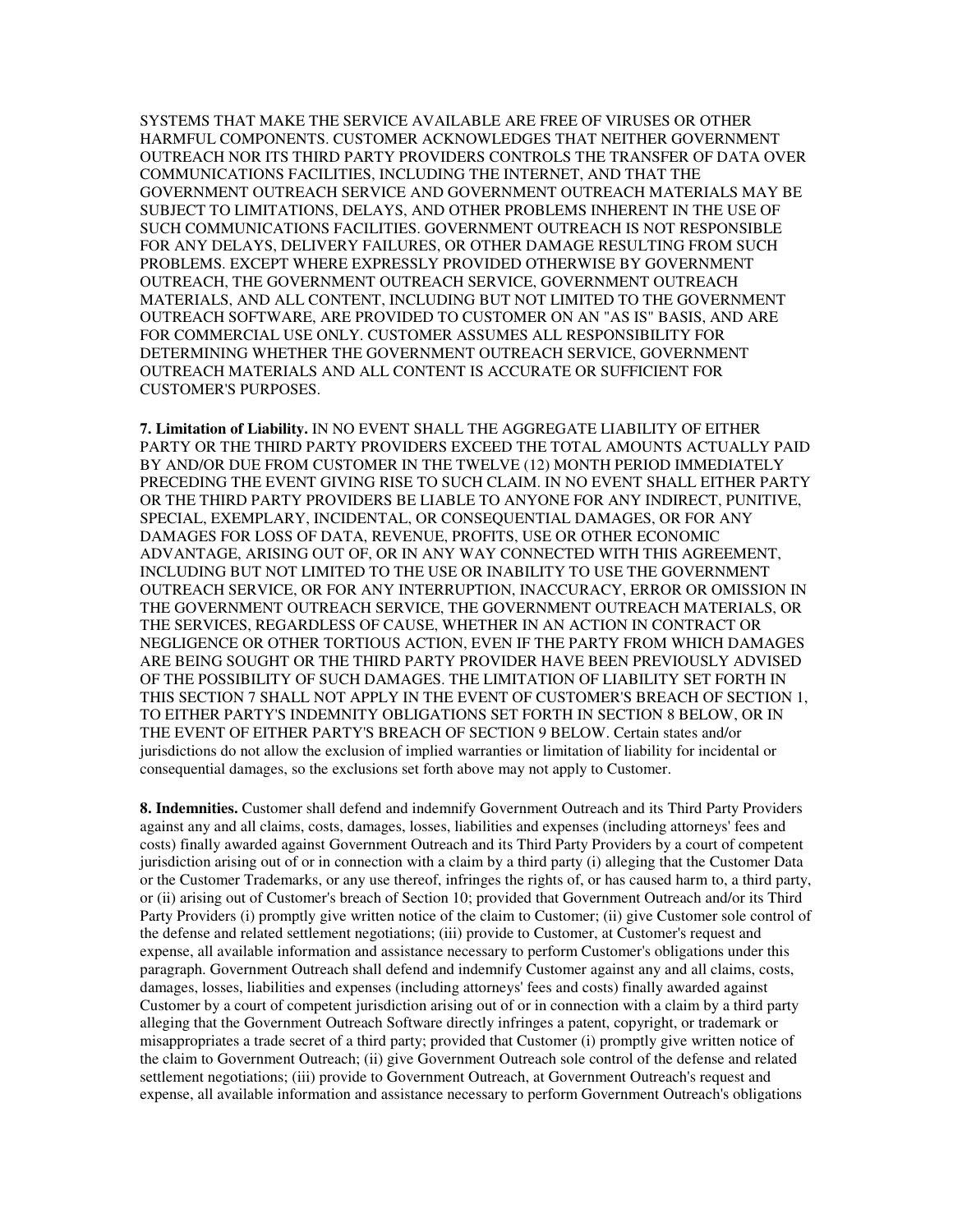under this paragraph. Government Outreach shall have no indemnification obligation or other liability for any claim of infringement arising from (a) use of the Government Outreach Software other than in accordance with this Agreement; (b) the combination of the Government Outreach Software with any other products, service, hardware or business process(s); or (c) any Content or third party software products. If the Government Outreach Software or any portion of the Government Outreach Service is held to infringe or may be infringing, Government Outreach shall have the option, at its expense, to (x) replace or modify the Government Outreach Software or Government Outreach Service to be non-infringing, (y) obtain a license for Customer to continue using the Government Outreach Software or Government Outreach Service, or (z) terminate the Government Outreach Service or this Agreement and refund any prepaid unused fees for the Government Outreach Service. This Section 8 states Government Outreach's entire liability and Customer's exclusive remedy for any claim of infringement.

**9. Confidential Information.** Each party may have access to information that is confidential to the other party ("Confidential Information"). Confidential Information shall include any information that is clearly identified in writing at the time of disclosure as confidential as well as any information that, based on the circumstances under which it was disclosed, a reasonable person would believe to be confidential. Customer's Confidential Information shall include, but not be limited to, Customer Data. A party's Confidential Information shall not include information that (i) is or becomes a part of the public domain through no act or omission of the other party; (ii) was in the other party's lawful possession prior to the disclosure and had not been obtained by the other party either directly or indirectly from the disclosing party; (iii) is lawfully disclosed to the other party by a third party without restriction on disclosure; (iv) is independently developed by the other party without use of or reference to the other party's Confidential Information. The parties agree to use all reasonable care to prevent disclosure of the other party's Confidential Information to any third party. Notwithstanding the foregoing, Customer acknowledges and agrees that Government Outreach may disclose Customer's Confidential Information to its Third Party Providers solely to the extent necessary to provide products or services under this Agreement, provided that Government Outreach has a non-disclosure agreement in place with such Third Party Provider that protects such Confidential Information against disclosure in a manner no less protective than this Agreement. This Section 13 will not be construed to prohibit disclosure of Confidential Information to the extent that such disclosure is required by law or valid order of a court or other governmental authority; provided, however, that a party who has been subpoenaed or otherwise compelled by a valid law or court order to disclose Confidential Information (the "responding party") shall first have given sufficient and prompt written notice to the other party of the receipt of any subpoena or other request for such disclosure; and shall have made a reasonable effort to obtain a protective order requiring that the Confidential Information so disclosed be used only for the purposes for which the order was issued. Notwithstanding the foregoing obligation of the responding party, nothing in this Section 9 shall limit or restrict the ability of the other party to act on its own behalf and at its own expense to prevent or limit the required disclosure of Confidential Information. This Section 9 constitutes the entire understanding of the parties and supersedes all prior or contemporaneous agreements, representations or negotiations, whether oral or written, with respect to Confidential Information.

**10. Customer's Responsibilities.** Customer agrees to comply with all applicable local, state, national and foreign laws, treaties, regulations and conventions in connection with use of the Government Outreach Service, including without limitation those related to data privacy, international communications, and the exportation of technical or personal data. Customer will ensure that any use of the Government Outreach Service by Customer's Users is in accordance with the terms of this Agreement. Customer agrees to notify Government Outreach immediately of any unauthorized use of any password or account or any other known or suspected breach of security or any known or suspected distribution of Content. If Customer uses the Government Outreach Service from locations other than the location from which Government Outreach controls and operates the Government Outreach Service, Customer is solely responsible for compliance with all applicable laws including but not limited to the export and import regulations of other countries. Customer acknowledges and agrees that the Government Outreach Service is subject to the U.S. Export Administration Laws and Regulations. Customer agrees that no part of the Government Outreach Service or information obtained through use of the Government Outreach Service, is being or will be acquired for, shipped, transferred, or re-exported, directly or indirectly, to proscribed or embargoed countries or their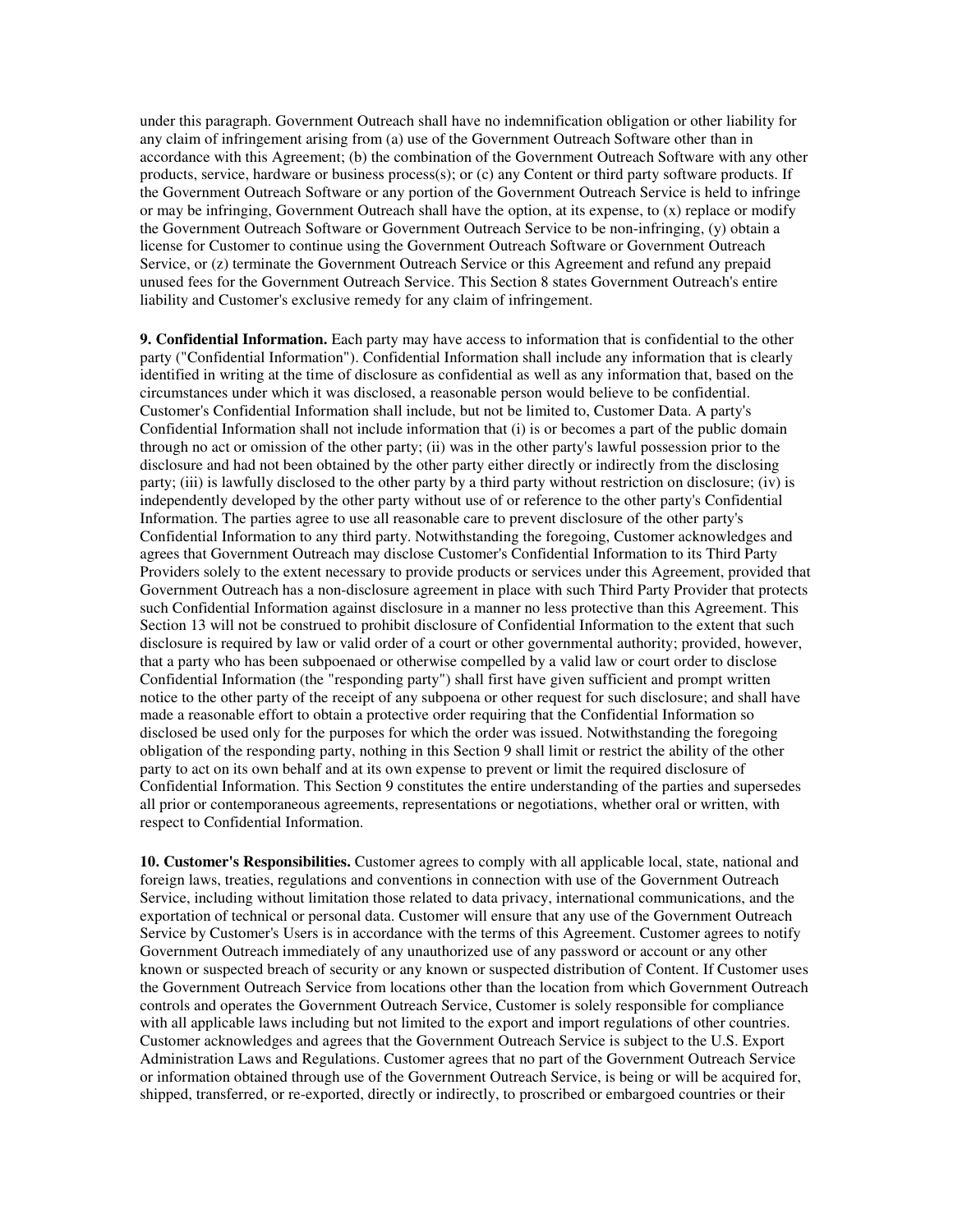nationals, nor be used for nuclear activities, chemical biological weapons, or missile projects unless authorized by the U.S. Government. Proscribed countries are set forth in the U.S. Export Administration Regulations and are subject to change without notice, and Customer must comply with the list as it exists in fact. Customer certifies that neither Customer nor any Users are on the U.S. Department of Commerce's Denied Persons List or affiliated lists or on the U.S. Department of Treasury's Specially Designated Nationals List. Customer agrees to comply strictly with all U.S. export laws and assume sole responsibility for obtaining licenses to export or re-export as may be required. Any unauthorized use of the Government Outreach Service may violate copyright laws, trademark laws, the laws of privacy and publicity, and communications regulations and statutes. The Government Outreach Service may use encryption technology that is subject to licensing requirements under the U.S. Export Administration Regulations, 15 C.F.R. Parts 730-774 and Council Regulation (EC) No. 1334/2000.

**11. Notices.** Government Outreach may give notice by means of a general notice on the Government Outreach Service by written communication sent by first class mail or pre-paid post to Customer's address on record in Government Outreach's account information. Such notice shall be deemed to have been given two days after mailing or posting (if sent by first class mail or pre-paid post) or 12 hours after sending by email or posting to the Government Outreach Service. Customer may give notice to Government Outreach at any time by any of the following: letter sent by confirmed facsimile to Government Outreach at the following fax numbers to the attention of Legal Affairs: fax number 925-292-2768; letter delivered by nationally recognized overnight delivery service or first class postage prepaid mail to Government Outreach at the following address to the attention of Legal Affairs: Government Outreach, Inc. 2943 Victoria Meadow Ct, Pleasanton California 94566 USA. Such notice shall be deemed to have been given two days after mailing or posting (if sent by first class mail or pre-paid post) or 12 hours after sending (if sent by confirmed facsimile).

**12. No Assignment.** Customer may not assign this Agreement without the prior written approval of Government Outreach. Any purported assignment in violation of this section shall be void.

**13. Modification to Terms.** Any change to the terms and conditions of this Agreement or its policies relating to the Government Outreach Service must be agreed in writing by Government Outreach and the customer.

**14. U.S. Government Restricted Rights.** Any use of the Government Outreach Service by or on behalf of the United States of America, its agencies and/or instrumentalities ("U.S. Government"), is provided with Restricted Rights. Use, duplication, or disclosure by the U.S. Government is subject to restrictions as set forth in subparagraph  $(c)(1)(ii)$  of the Rights in Technical Data and Computer Software clause at DFARS 252.227-7013 or subparagraphs (c)(1) and (2) of the Commercial Computer Software - Restricted Rights at 48 CFR 52.227-19, as applicable. Manufacturer is Government Outreach, Inc., 2943 Victoria Meadow Ct, Pleasanton California 94566 USA.

**15. General provisions.** Any action related to this Agreement will be governed by Nebraska law and controlling U.S. federal law. No choice of law rules of any jurisdiction will apply. Any disputes, actions, claims or causes of action arising out of or in connection with this Agreement or the Government Outreach Service shall be subject to the exclusive jurisdiction of the state and federal courts located in Nebraska. This Agreement, together with any applicable Order Form, represents the parties' entire understanding relating to the use of the Government Outreach Service and supersedes any prior or contemporaneous, conflicting or additional, communications. No text or information set forth on any other purchase order, preprinted form or document (other than an Order Form, if applicable) shall add to or vary the terms and conditions of this Agreement. If any provision of this Agreement is held by a court of competent jurisdiction to be invalid or unenforceable, then such provision(s) shall be construed, as nearly as possible, to reflect the intentions of the invalid or unenforceable provision(s), with all other provisions remaining in full force and effect. It shall not be deemed a default hereunder and neither party shall be liable for a failure to perform hereunder arising from causes or events beyond the reasonable control of such party including, but not limited to, labor disputes of any kind, acts of God, floods, fires, explosions or storms, transportation difficulties, war, terrorism, or any rule or action of any court, instrumentality or Customer of federal or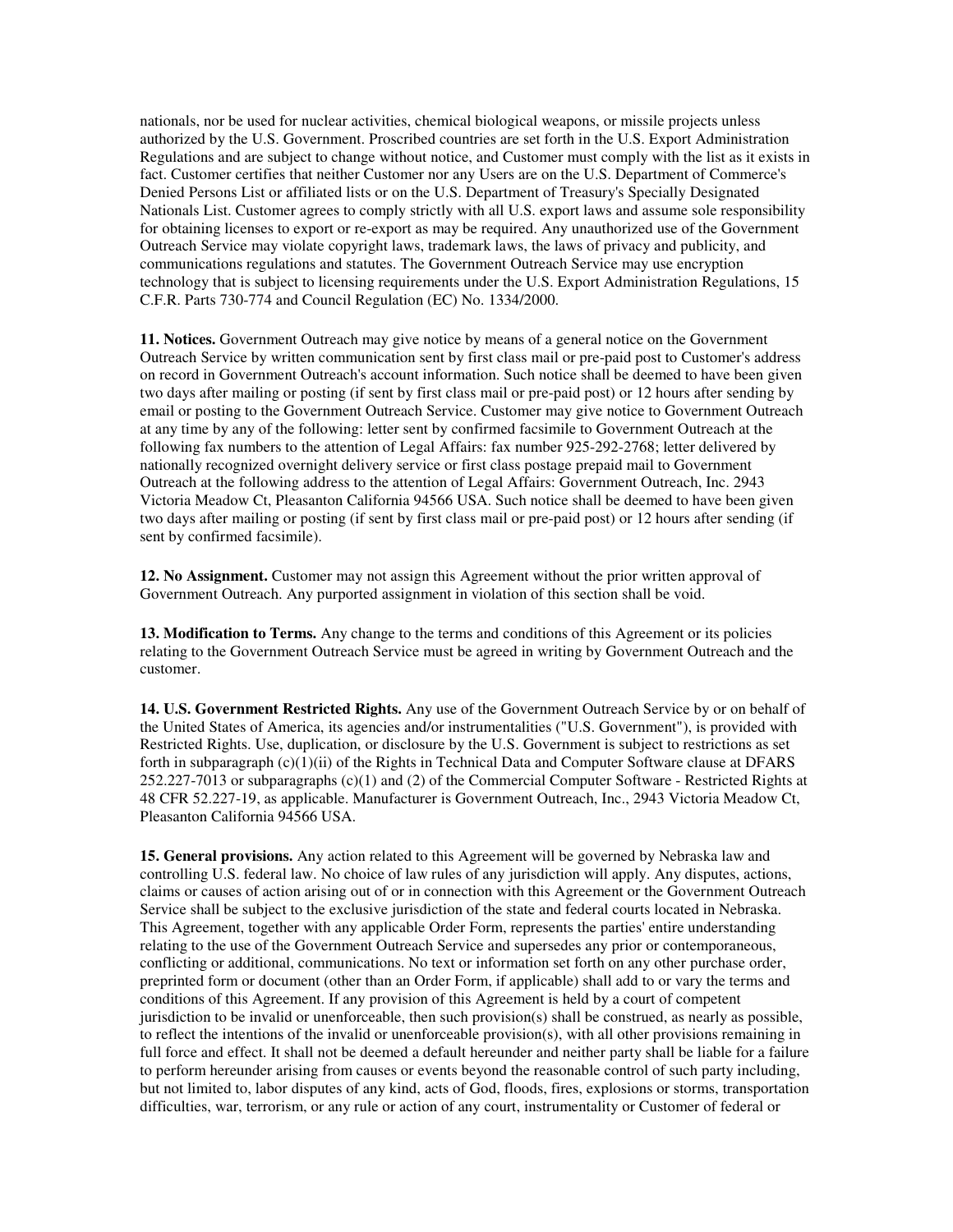state or local government. No joint venture, partnership, employment, or Customer relationship exists between Government Outreach and Customer as a result of this Agreement or use of the Government Outreach Service. The failure of Government Outreach to enforce any right or provision in this Agreement shall not constitute a waiver of such right or provision unless acknowledged and agreed to by Government Outreach in writing. In the event of any litigation of any controversy or dispute arising out of or in connection with this Agreement, its interpretation, its performance, or the like, the prevailing party shall be awarded reasonable expenses, court costs, and reasonable costs for expert and other witnesses attributable to the prosecution or defense of that controversy or dispute. In the event of a non-adjudicative settlement of litigation between the parties or a resolution of dispute by arbitration, the term "prevailing party" shall be determined by that same process. Government Outreach reserves the right to assign its right to receive and collect payments hereunder. Any rights not expressly granted herein are reserved by Government Outreach.

#### **16. Definitions**

**A. "Content"** means the audio and visual information, documents, products and services contained or made available to Customer in the course of using the Government Outreach Service, excluding software products.

**B. "Customer Data"** shall mean any data, information or other materials, provided to Government Outreach by Customer in the course of using the Government Outreach Service, excluding identification and other information concerning Customer and Customer's Users.

**C. "Customer Care Services"** shall mean the Services provided by Government Outreach or Third Party Providers pursuant to Government Outreach's then-current Customer Care Services Policy.

**D. "Government Outreach Materials"** shall mean any materials provided or disclosed to Customer by Government Outreach or a Third Party Provider (1) in the course of performing Services other than the Government Outreach Service, (2) as part of an online tutorial provided with the Government Outreach Service, or (3) in the course of providing web seminars in which Customer or Customer's Users enroll.

**E. "Order Form(s)"** means the document confirming Customer's subscription for the Government Outreach Service and any related products or Services, in either electronic or written form. The Order Form will specify the term of the subscription, the applicable fees, the billing period, and other terms. Each such Order Form shall be incorporated into and become a part of this Agreement;

**F. "Services"** shall mean all services provided by Government Outreach or Third Party Providers under this Agreement, including but not limited to Customer Care Services, but does not include the Government Outreach Service.

**G. "Government Outreach"** means Government Outreach, Inc., a California corporation, having its principal place of business at 2943 Victoria Meadow Ct., Pleasanton California 94566 USA.

**H. "Government Outreach Service"** means the online customer relationship management, billing, data analysis, and other subscription services identified as such during the ordering process, including the Government Outreach Software, the Content and the third party software products provided as part of such services, operated and maintained by Government Outreach or its subsidiaries or contractors, accessible via http://govoutreach.com or another designated web site or IP address provided to Customer by Government Outreach, to which Customer is being granted access under this Agreement;

**I. "Government Outreach Software"** means Government Outreach's proprietary software and user interfaces made available to Customer by Government Outreach as part of the Government Outreach Service;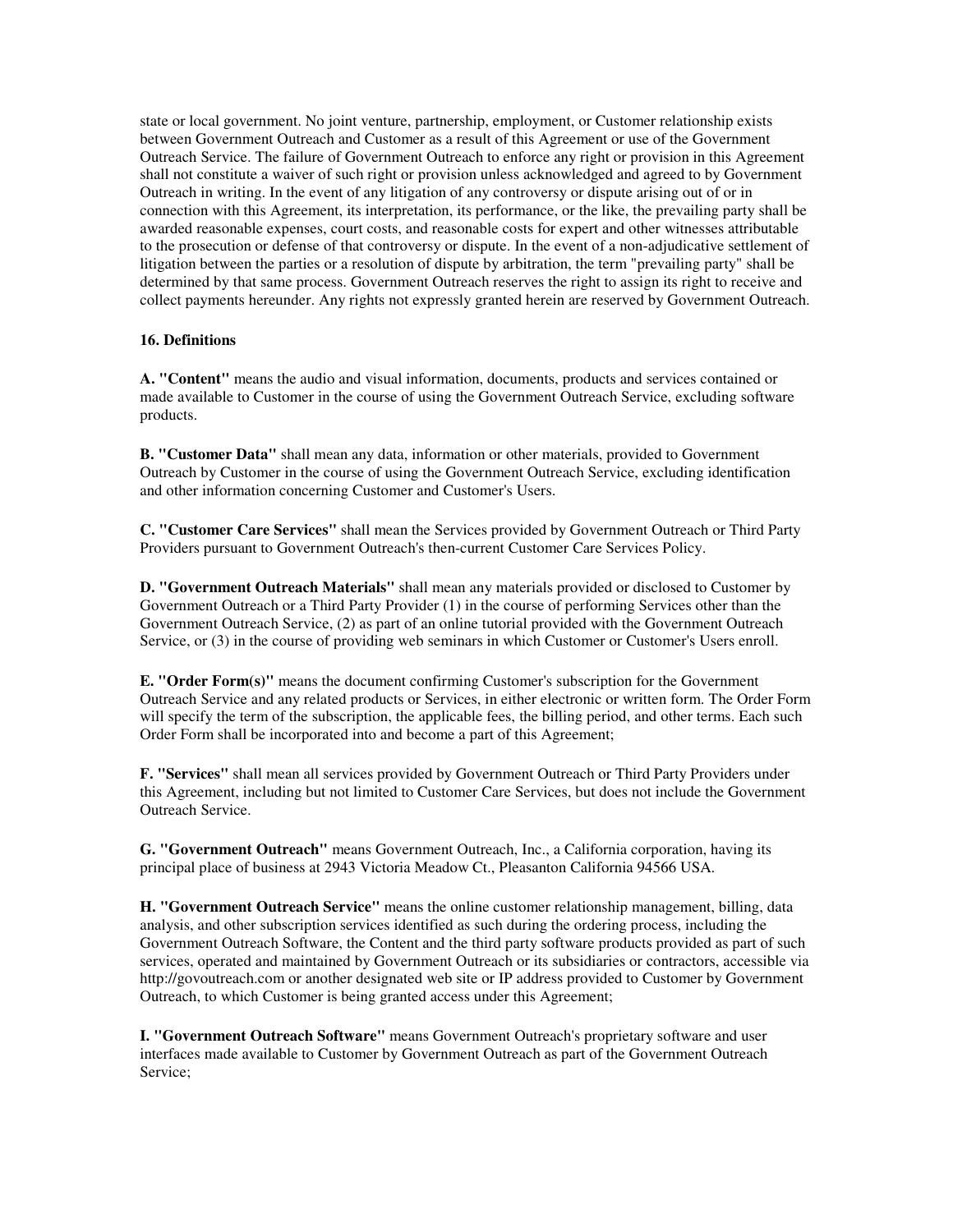**J. "User(s)"** means Customer's employees, representatives, consultants, contractors or agents who are authorized to use the Government Outreach Service and have been supplied user identifications and passwords by Customer or on Customer's behalf;

**K. "You" or "Customer"** means the individual or legal entity, its directors, officers, affiliates, agents, and employees, as identified in the Order Form.

**L. "Commencement of Operation"** means first day that the service is used in production by Customer.

\_\_\_\_\_\_\_\_\_\_\_\_\_\_\_\_\_\_\_\_\_\_\_ \_\_\_\_\_\_\_\_\_\_\_\_\_\_\_\_\_\_\_\_\_\_\_

Title: \_\_\_\_\_\_\_\_\_\_\_\_\_\_\_\_\_\_\_ Title: President

Date: \_\_\_\_\_\_\_\_\_\_\_\_\_\_\_\_\_\_\_ Date: \_\_\_\_\_\_\_\_\_\_\_\_\_\_\_\_\_\_

By: \_\_\_\_\_\_\_\_\_\_\_\_\_\_\_\_\_\_\_\_ By: Kendall Smith